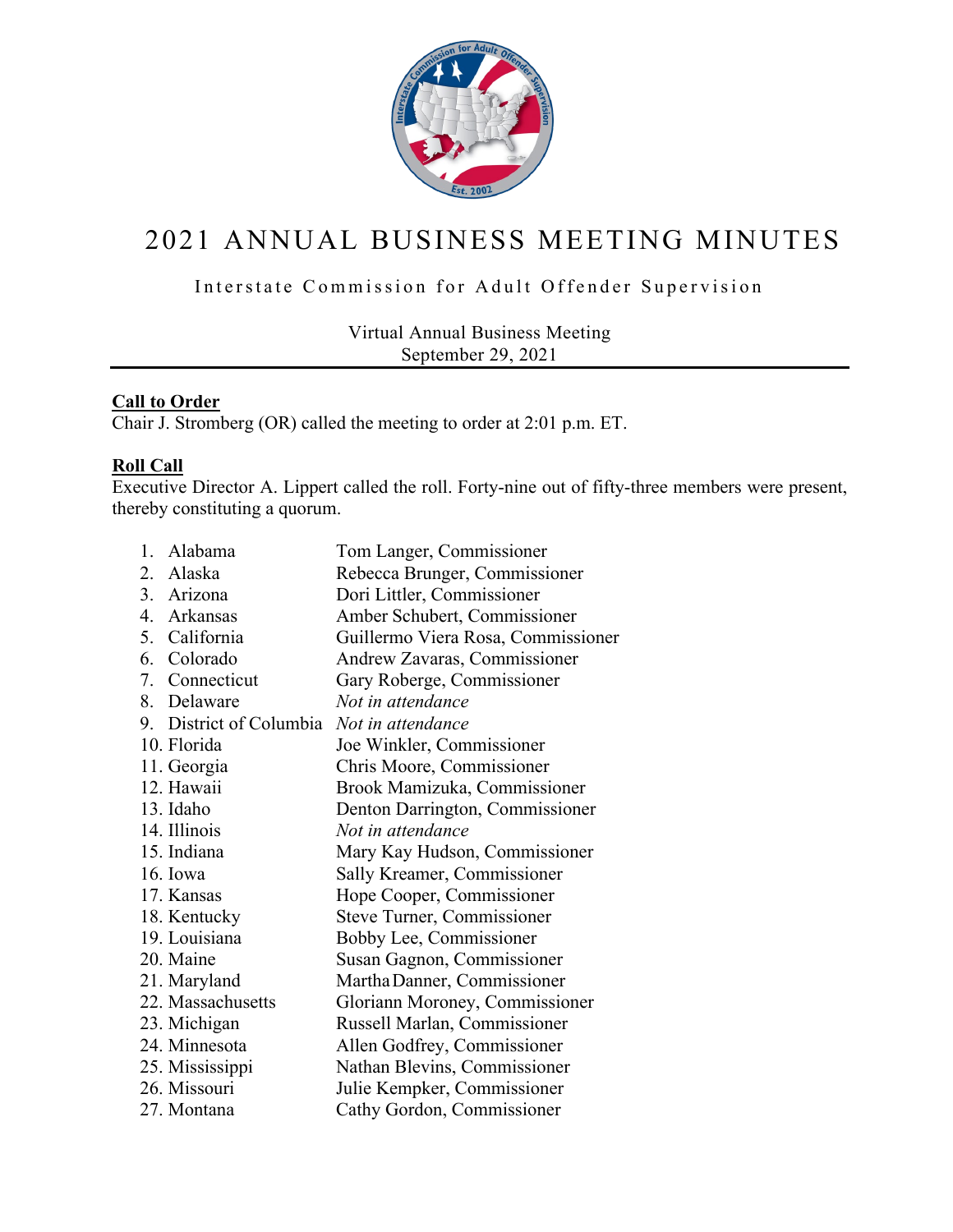| 28. Nebraska       | Sally Reinhardt-Stewart, Commissioner |
|--------------------|---------------------------------------|
| 29. Nevada         | Deborah Dreyer, Commissioner          |
| 30. New Hampshire  | David Cady, Commissioner              |
| 31. New Jersey     | Dina Rogers, Official Designee        |
| 32. New Mexico     | Roberta Cohen, Commissioner           |
| 33. New York       | Robert Maccarone, Commissioner        |
| 34. North Carolina | Timothy Moose, Commissioner           |
| 35. North Dakota   | Amy Vorachek, Commissioner            |
| 36. Ohio           | Katrina Ransom, Commissioner          |
| 37. Oklahoma       | James Rudek, Commissioner             |
| 38. Oregon         | Jeremiah Stromberg, Commissioner      |
| 39. Pennsylvania   | Not in attendance                     |
| 40. Puerto Rico    | Raquel Colon, Commissioner            |
| 41. Rhode Island   | Ingrid Siliezar, Official Designee    |
| 42. South Carolina | Jerry Adger, Commissioner             |
| 43. South Dakota   | Brad Lewandowski, Commissioner        |
| 44. Tennessee      | Lisa Helton, Commissioner             |
| 45. Texas          | David Gutierrez, Commissioner         |
| 46. Utah           | Dan Blanchard, Commissioner           |
| 47. Vermont        | Dale Crook, Commissioner              |
| 48. Virginia       | Jim Parks, Commissioner               |
| 49. Virgin Islands | Wynnie Testamark, Commissioner        |
| 50. Washington     | Mac Pevey, Commissioner               |
| 51. West Virginia  | Diann Skiles, Commissioner            |
| 52. Wisconsin      | Joselyn López, Commissioner           |
| 53. Wyoming        | Coltan Harrington, Commissioner       |

Executive Director A. Lippert recognized ex-officio members:

- American Jail Association (AJA) Chris Daniels
- American Probation and Parole Association (APPA) *Not in attendance*
- Association of Paroling Authorities International (APAI) *Not in attendance*
- Association of Prosecuting Attorneys (APA) *Not in attendance*
- Conference of Chief Justices (CCJ) *Not in attendance*
- Conference of State Court Administrators (COSCA) Katherine Stocks
- International Association of Chiefs of Police (IACP) *Not in attendance*
- Interstate Commission for Juveniles (ICJ) Jedd Pelander
- National Association for Public Defense (NAPD) *Not in attendance*
- National Association of Attorneys General (NAAG) Bereket Tesfu
- National Association of Police Organizations (NAPO) *Not in attendance*
- National Conference of State Legislatures (NCSL) Amanda Essex
- National Criminal Justice Association (NCJA) *Not in attendance*
- National Governors Association (NGA) *Not in attendance*
- National Institute of Corrections (NIC) Holly Busby
- National Organization for Victim Assistance (NOVA) John Gillis
- National Sheriffs' Association (NSA) *Not in attendance*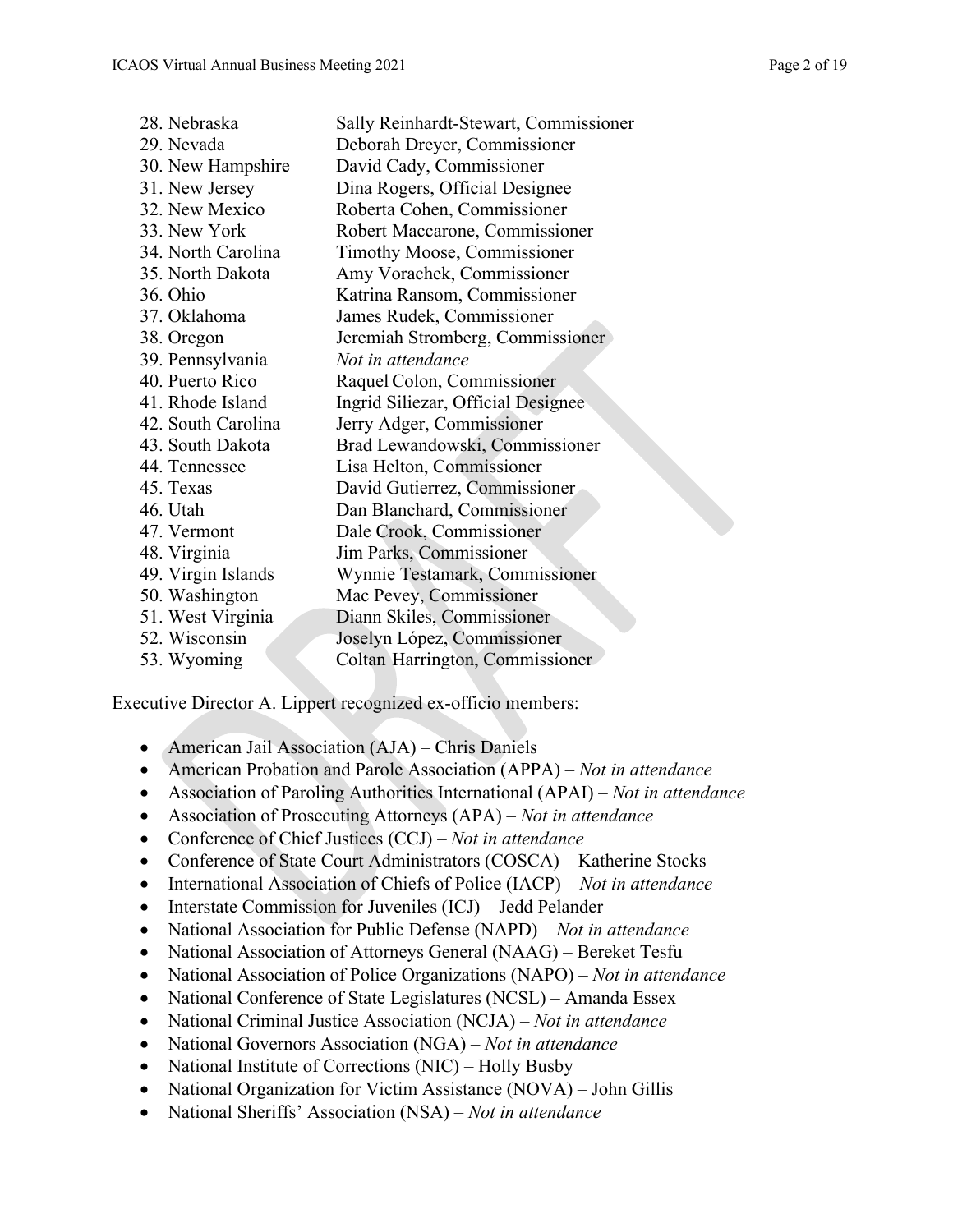Chair J. Stromberg  $(OR)$  welcomed Commission members to the  $19<sup>th</sup>$  annual business meeting. He stated that the Commission continued to demonstrate remarkable resolve and adapting to the "new normal." He added that even though the Commission could not meet in person, the virtual platform for 2021 Annual Business Meeting enabled more staff to attend and eliminated on-going issues with travel restrictions and public health concerns. He thanked the attendees for their work and commitment to the Interstate Compact's mission.

## **Approval of Agenda and Minutes**

**Commissioner G. Roberge (CT) moved to approve the agenda as presented. Commissioner R. Maccarone (NY) seconded. Agenda approved.** 

**Commissioner M. Pevey (WA) moved to approve the Annual Business Meeting's minutes from September 16, 2020, as drafted. Commissioner R. Marlan (MI) seconded. Minutes approved.** 

# **COVID-19 Pandemic**

Chair J. Stromberg (OR) asked the Commission to reflect on the pandemic, its effects, and the Commission's responses to it. He noted that earlier this year, the Executive Committee voted to rescind Emergency Rule 2.111. Despite the continuation of the pandemic, compact offices across the country continued to perform admirably, meeting their obligations, and adapting practices to accommodate pandemic-related restrictions. He added that even with the current Delta variant of COVID-19, states appeared to be in a much better position now than at the outset of the pandemic. He opened the floor for discussion on the matter.

Commissioner A. Godfrey (MN), Compliance Committee chair, stated that the Executive Committee recently reviewed 01 -2020 ICAOS Administrative Policy on Emergency Guidelines to see what accommodations it allowed given the ongoing nature of COVID. There was some concern that invoking Rule 2.111 would set a precedent that may allow states or territories to be less than diligent in seeking solutions when operations were diminished. Therefore, rather than authorizing on the front end, the Executive Committee adopted changes to the emergency policy that would allow states to seek relief from compliance standards or enforcement.

Commissioner R. Maccarone (NY) thanked the Executive Committee for providing states with flexibility in the face of a disaster. He expressed his appreciation to all Commission members for their cooperation and support.

## **ABM Planning Workgroup Report**

Commissioner H. Cooper (KS), vice-chair and the ABM Planning Workgroup chair, presented the workgroup report to the Commission. She thanked the workgroup members: Commissioner Tom Langer (AL), Commissioner Sally Kreamer (IA), Commissioner Jeremiah Stromberg (OR), Commissioner Dale Crook (VT), Commissioner Mac Pevey (WA), Commissioner Joselyn López (WI), DCA Miriam Dyson (GA), DCA Suzanne Brooks (OH), and DCA Brandon Watts (TX).

The workgroup recommends an annual business meeting (ABM) agenda to the Executive Committee for the upcoming year. They do this by reviewing feedback from previous annual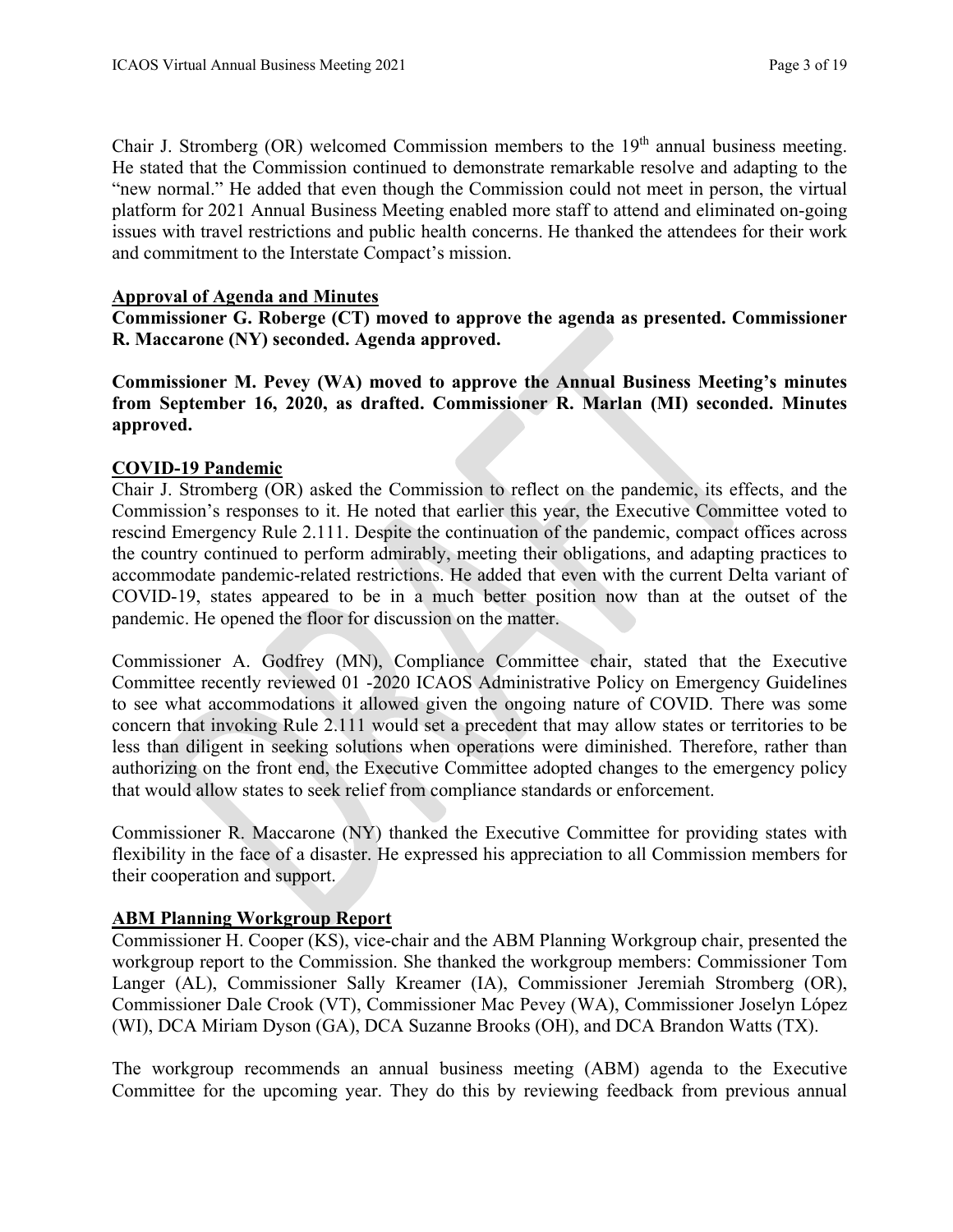business meetings and considering input from regions or committees and emerging trends in supervision.

Commissioner H. Cooper (KS) noted that this year, the workgroup considered in-person, hybrid, and virtual options for the business meeting. With uncertainties around the pandemic, the workgroup recommended the virtual format to make sure the Commission could accomplish essential business and vote on the proposed rule amendments.

She encouraged all attendees to complete the post-meeting survey. The workgroup will meet in a few months to review the feedback and work on the 2022 Annual Business Meeting and celebration of the Commission's 20<sup>th</sup> Anniversary. The event will take place in New York City, NY. Some of the highlights of the meeting will include the DCA Training Institute, a documentary about the Commission, and a compact study.

# **Chair J. Stromberg (OR) accepted the ABM Planning Workgroup Report on behalf of the Commission.**

# **Compliance Committee Report**

Commissioner A. Godfrey (MN), the Compliance Committee chair, expressed his appreciation for the national office staff and committee members' commitment and hard work throughout the year.

The Compliance Committee was responsible for monitoring compliance of member states with the terms of the Compact and the Commission's rules. In addition, the committee oversaw developing appropriate enforcement procedures for the Commission's consideration.

The Committee set three goals for this year:

- Continue to review compliance trends and make recommendations, if necessary.
- Meet and review compliance issues within 30 days of an Executive Committee referral.
- Develop processes to enhance proactive compliance by monitoring trends and working collaboratively with other committees.

During the reporting year, the Compliance Committee reviewed the FY 2022 audit plan for acceptance rates that included a pilot involving Minnesota, Maine, and Colorado. The purpose of the audit was to identify factors impeding acceptance rates. The national office will complete the full audit by December 2021. Commissioner A. Godfrey (MN) stated that for the State of Minnesota, it was very helpful to see the acceptance data broken down by race and gender and recommended states review their existing policies and procedures. He challenged Commission members to look at the Compact's operation from a client perspective.

He noted that last year, the Commission did not have any complaints filed and attributed it to excellent communications between commissioners and DCAs.

Commissioner A. Godfrey (MN) stated that based on the compliance dashboard reports, Commission members continued to maintain a high level of excellence operating above the 80% threshold. States' adherence to the outcomes measured across the compliance dashboards continued to trend upward in four of the six primary categories in the last five years and in all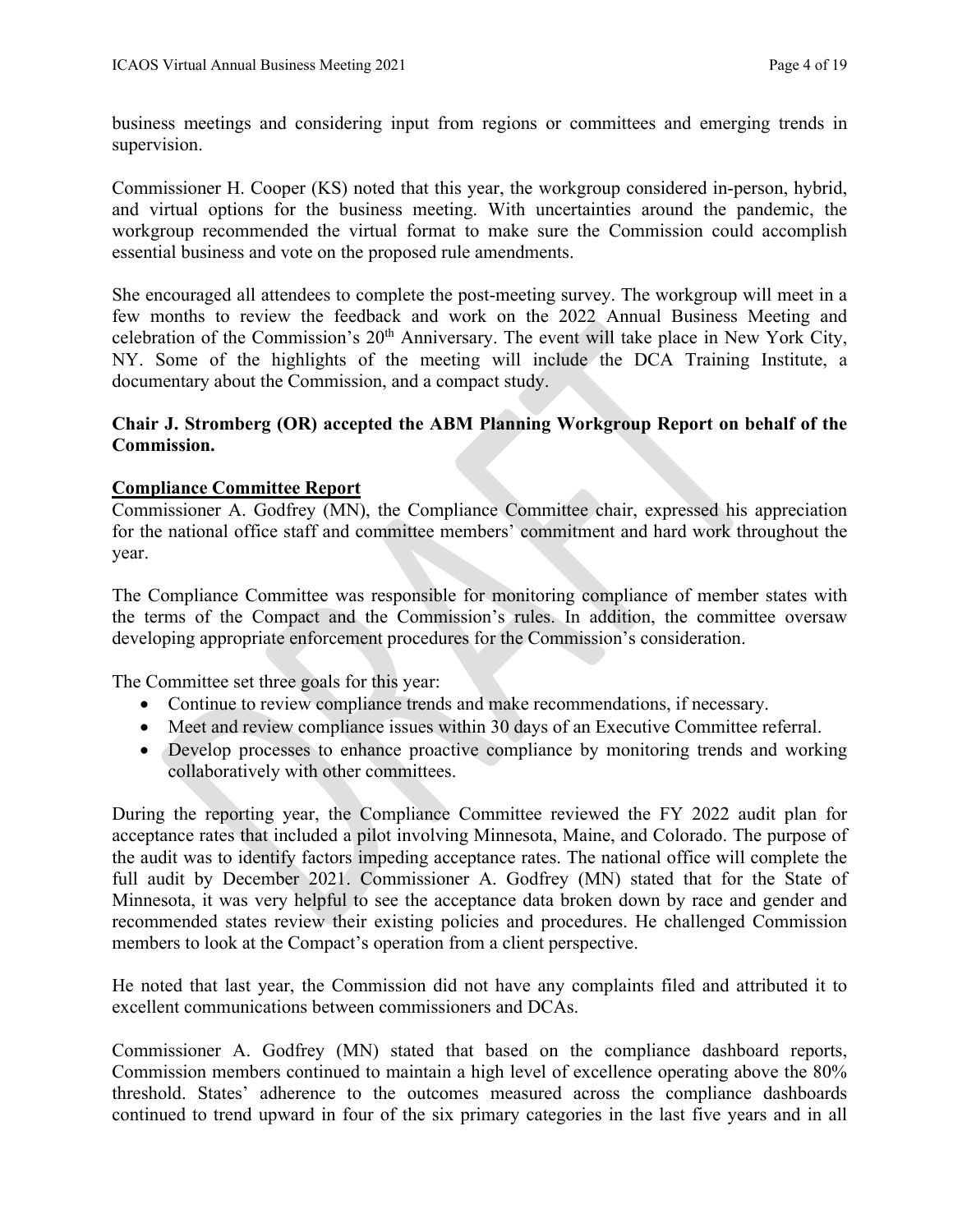primary categories in the last three years. Between FY 2017 and FY 2021, significant compliance increases occurred in Case Closure Replies (2.6%,) Transfer Request Replies (3.0%) and Violation Responses (3.9%). While Case Closure Notices and Requested Progress Reports have leveled, they remain relatively high for compliance. Commissioner A. Godfrey (MN) thanked states for their hard work to adhere to the Compact rules.

In the upcoming year, the committee will establish benchmark for acceptance rates, reenforce proactive processes at the local level, and use Emergency Rule 2.111 and ICAOS Policy 01-2020 Emergency Guidelines if needed.

# **Commissioner G. Roberge (CT) moved to accept the Compliance Committee report as presented. Commissioner R. Cohen (NM) seconded.**

# **Motion carried.**

# **DCA Liaison Committee Report**

DCA S. Brooks (OH), the DCA Liaison Committee chair, presented her report to the Commission. She thanked the national office staff and the committee members for their work: East DCA region chair Natalie Latulippe (CT), Midwest DCA region chair Matthew Billinger (KS), South DCA region chair Timothy Strickland (FL), West DCA region chair Tanja Gilmore (WA), East region representative Denis Clark (ME), Midwest region representative Simona Hammond (IA), South region representative Brandon Watts (TX), and West region representative Pat Odell (WY). She welcomed newly elected DCA West region chair Mark Patterson (OR) and announced a vacancy in the South region.

DCA S. Brooks (OH) stated that the DCA Liaison Committee's mission was to provide a mechanism for Deputy Compact Administrators to communicate concerns or needs and act as a liaison to improve the communication and relationship between Commissioners and DCAs.

The committee's goals for the year were:

- Identify issues or concerns affecting DCAs and support effective discussion and action to find resolution.
- Identify issues of relevance for referral to standing committees.
- Support the DCAs through partnership with the Training Committee, mentorship, and effective communication through newsletters and other forms.

A significant area of focus for the committee this year was to further discuss and develop the DCA Liaison Committee's Best Practice & Dashboard Usage Program. Acknowledging that DCAs across the nation had varying degrees of experience in utilizing the current dashboard reports was an important topic of discussion as tools needed to be developed for users at all skill levels. The DCA Liaison Committee identified four quarterly topics of review for FY 2022 to include: offender management; retaking management; rejected case clean up (withdraw/close); and user cleanup (remove roles, deactivate after 12 months, etc.). While providing an avenue for cleanup of ICOTS data, the intent of the Best Practice & Dashboard Usage Program was to help develop best practices for states to properly address these topics moving forward.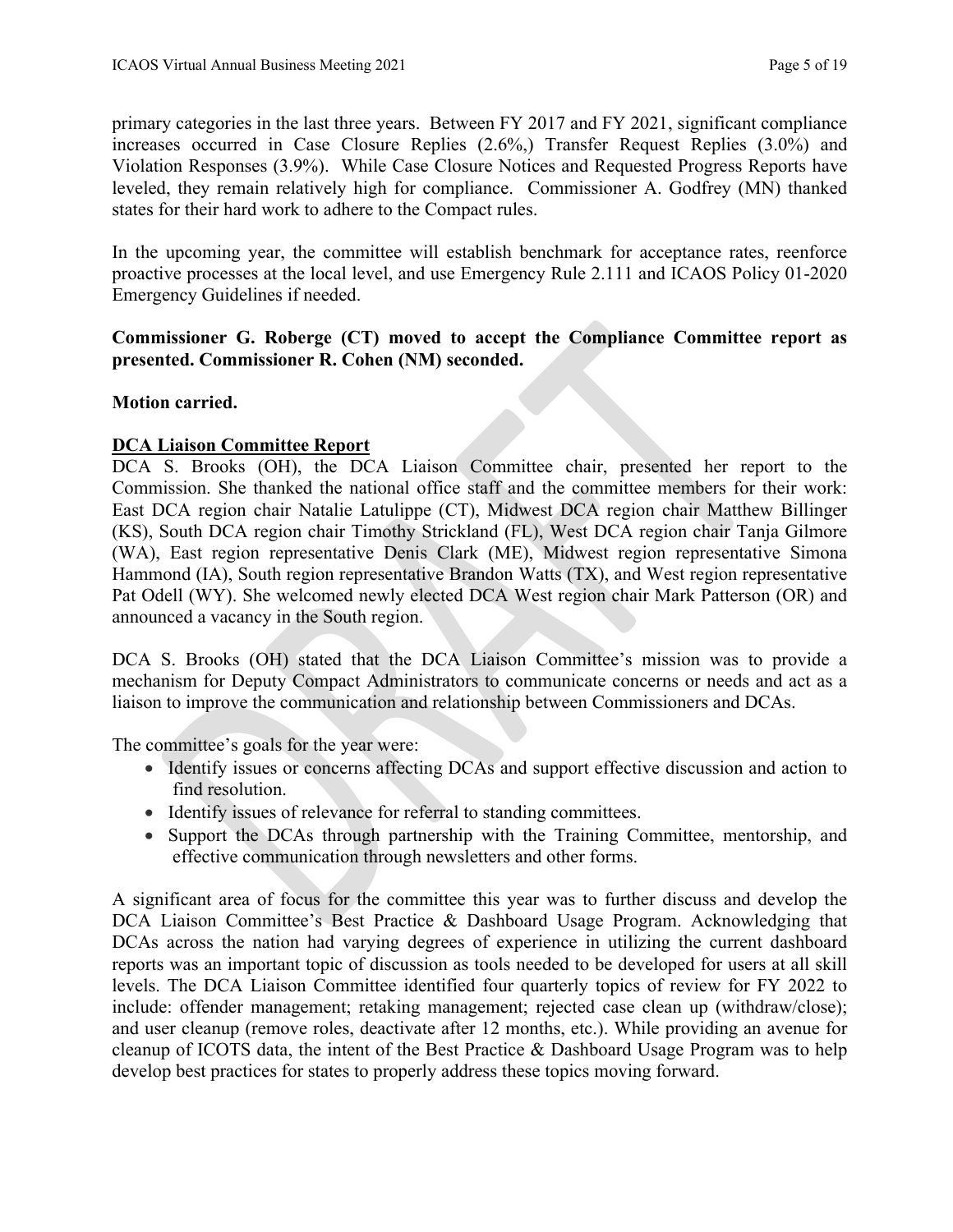DCA S. Brooks (OH) reminded the Commission about the DCA Mentoring Program. The mentoring program was designed to coach, train, and counsel new and existing DCAs on compact office operations. The mentoring program encouraged active participation in the Commission's operation and collaboration with member states to promote successful strategies and best practices.

# **Commissioner J. Adger (SC) moved to accept the DCA Liaison Committee report as presented. Commissioner G. Roberge (CT) seconded.**

# **Motion carried.**

# **Finance Committee Report**

Commissioner G. Roberge (CT), Treasurer and the Finance Committee Chair, thanked the national office staff, and the Finance Committee members for their work and diligence throughout the past year.

Commissioner G. Roberge (CT) stated that in FY 2021, the Commission's total expenses were  $$1,365,946.55$  and the total revenue was  $$1,552,799,75$ . The Commission cash reserve is \$1,295,018.94. The Commission maintains investments in two long-term Vanguard investment accounts. These funds include an investment grade bond fund and a total stock market index fund. Currently, the balance in the Vanguard funds as of June 30, 2021, totaled \$2,399,908.59, a 23.92% increase over the previous year.

Commissioner G. Roberge (CT) stated that the Commission successfully completed a financial audit by an independent auditor. The auditor found the Commission in good financial status and provided a clean and unmodified report. The audit report was included in the FY 2021 Annual Report.

The Commission has not needed to increase membership dues since 2008 and no dues increase is recommended for FY 2022. However, the 2020 decennial census provided the Commission with an opportunity to update state populations and evaluate any resulting change in individual, as well as Commission-wide funding totals. Accordingly, the Finance Committee recommends maintaining the six-tiered structure utilizing the existing funding formula and relative dues ratio ranges.

Under the proposed FY 2023 dues scenario using the newest decennial census figures, total revenue increases to \$1,532,298.30, a change of slightly more than one percent. Using this structure resulted in the following individual state tier changes:

- Idaho increases from Tier 2 to Tier 3:
- Tennessee increases from Tier 3 to Tier 4;
- Michigan decreases from Tier 4 to Tier 3; and,
- Florida increases from Tier 5 to Tier 6.

Commissioner G. Roberge (CT) presented the FY 2023 budget for Commission's vote. The total Commission's expenses for the FY 2023 are estimated as \$1,757,484. He stated that this budget was higher than budgets from previous years mostly due to increased cost for the 2022 Annual Business Meeting to commemorate the Commission's 20<sup>th</sup> anniversary.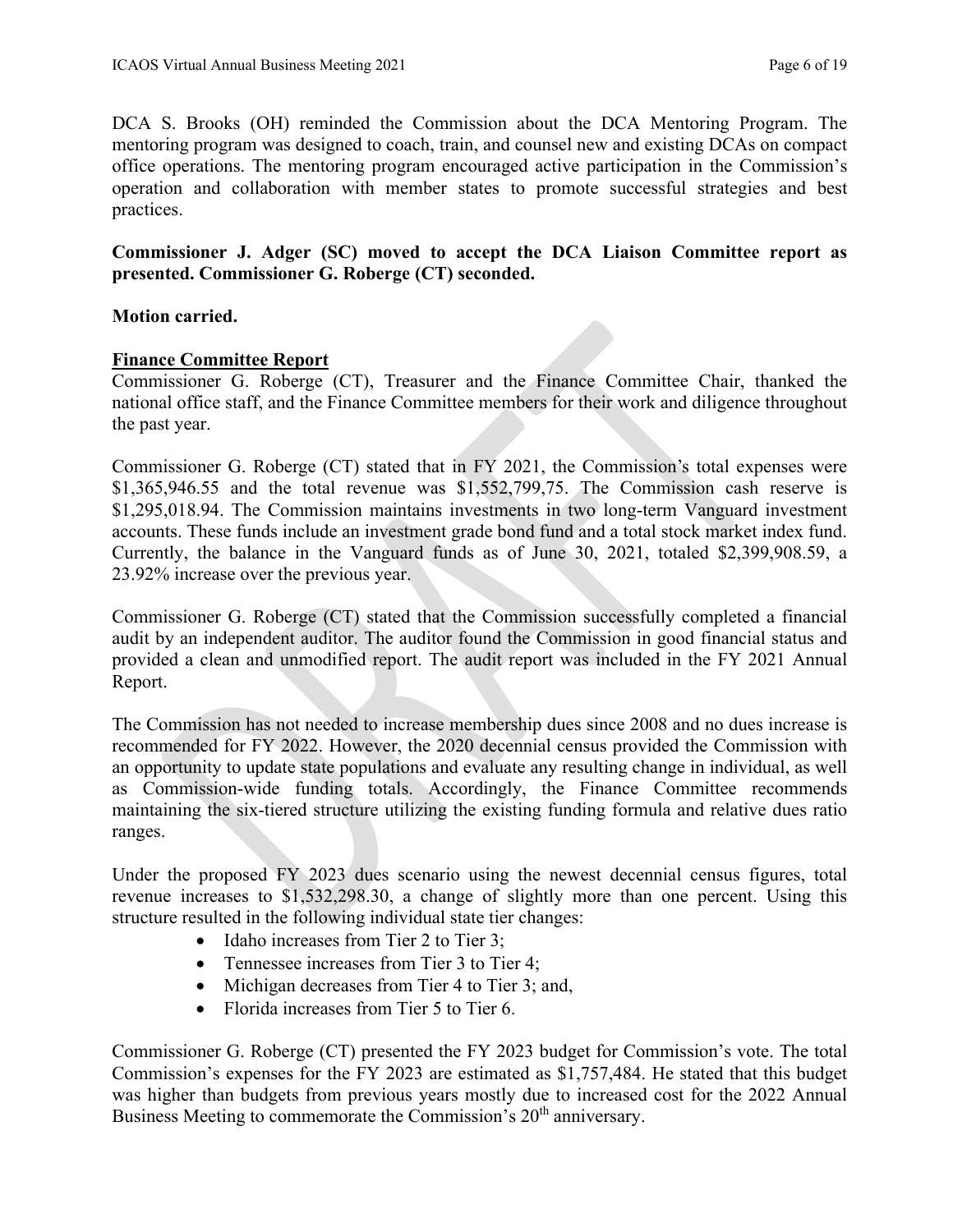**Commissioner S. Kreamer (IA) moved to approve the FY 2023 budget as presented. Commissioner R. Maccarone (NY) seconded.** 

**Motion carried by vote 43 to 0.** 

**Commissioner M. Pevey (WA) moved to accept the Finance Committee report as presented. Commissioner C. Moore (GA) seconded.** 

## **Motion carried.**

# **Training, Education & Public Relations Committee Report**

Commissioner J. López (WI), the Training Committee Chair, recognized the committee members: Commissioner Martha Danner (MD), Commissioner Russell Marlan (MI), Commissioner Sally Reinhardt-Stewart (NE), Commissioner Roberta Cohen (NM), Commissioner Katrina Ransom (OH), Commissioner Patricia Coyne-Fague (RI), Commissioner Jim Parks (VA), DCA Tracy Hudrlik (MN), DCA Mark Patterson (OR), and DCA Tanja Gilmore (WA). She also thanked the national office staff for their assistance and support throughout the year.

The Training Committee continued to follow its mission to enhance public safety through awareness and consistent administration. The committee developed and enhanced educational resources and training materials for use by member states and stakeholders.

Commissioner J. López (WI) listed the committee's goals for FY 2022:

- Expand the outreach to stakeholders and other organizations to increase education on the mission of the Compact.
- Provide training on rule amendments and ICOTS enhancements for warrant tracking.

Commissioner J. López (WI) presented notable accomplishments to the Commission:

- Provided recommendations on the State Council Toolkit revisions
- Provided trainings for Compact Staff on the 2021 ICOTS Enhancements
- Issued Training Bulletin 1-2021i to address data issues
- Assisted with the roundtable discussions on the following topics:
	- o Remote Hearings (Mar 2021)
	- o Electronic Signatures (Mar 2021)
	- o Retaking Challenges (Aug 2021)
- Presented at the APPA 2021 Winter & Summer Institutes
- Worked with the DCA Liaison Committee on the DCA Dashboard Program planning
- Launched New Learning Management System (Nov 2020)

Commissioner J. López (WI) noted that in the past year, over 6,000 individuals accessed ondemand modules which was consistent with the numbers from last year.

**Commissioner G. Roberge (CT) moved to accept the Training, Education & Public Relations Committee report as presented. Commissioner R. Maccarone (NY) seconded.** 

## **Motion carried.**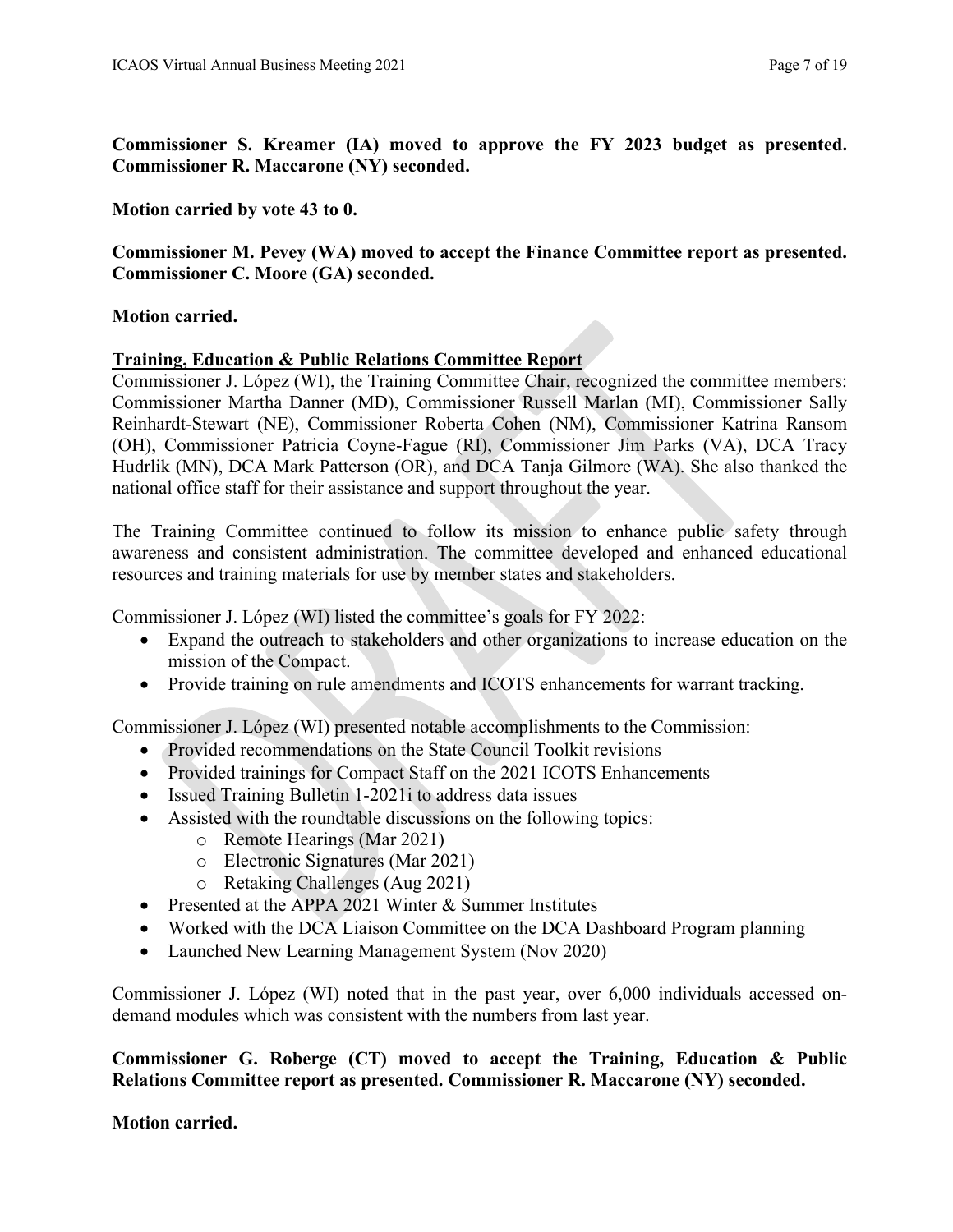# **Rules Committee Report**

Commissioner M. Hudson (IN), the Rules Committee Chair, thanked the Rules Committee members for their hard work. The Rules Committee members were Commissioner and Vice-chair Dori Littler (AZ), Commissioner Rebecca Brunger (AK), Commissioner Amber Schubert (AR), Commissioner Chris Moore (GA), Commissioner Susan Gagnon (ME), Commissioner Amy Vorachek (ND), Commissioner Robert Maccarone (NY), DCA Timothy Strickland (FL), DCA Tracy Hudrlik (MN), DCA Margaret Thompson (PA), and DCA Patricia Odell (WY).

The Rules Committee mission was to administer the Commission's rulemaking procedures and objectively review or develop rule change proposals as appropriate.

The committee's FY 2021 goals were:

- Review rule amendment proposals and make recommendations to the proposing entity to adopt, revise, or withdraw, as appropriate.
- Review public comment on proposed rules.
- Present the proposed rule amendments for Commission's consideration at the 2021 Annual Business Meeting.

Commissioner M. Hudson (IN) presented a proposal to amend Bylaws Article 2, Section 2 proposed by the Executive Committee. The proposal invites National District Attorneys Association (NDAA) to become an ex-officio member. NDAA had a large membership base, encompassing both large and small jurisdictions.

## **ICAOS Bylaws, Section 2. Ex-Officio Members**

The Commission membership shall also include but are not limited to individuals who are not commissioners and who shall not have a vote, but who are members of interested organizations. Such non-commissioner members must include a representative of the National Governors Association, the National Conference of State Legislatures, the Conference of Chief Justices, the National Association of Attorneys General and the National Organization for Victim Assistance. In addition representatives of the National Institute of Corrections, the American Probation and Parole Association, Association of Paroling Authorities International, the Interstate Commission for Juveniles, the Association of Prosecuting Attorneys, the Conference of State Court Administrators, the National Sheriff's Association, the American Jail Association, the National Association of Police Organizations, National Association for Public Defense, National District Attorneys Association and the International Association of Chief of Police may be ex-officio members of the Commission.

### **Justification:**

This amendment adds the National District Attorney Association (NDAA) as an ex-officio member. NDAA is a national association that provides training, technical assistance and services to prosecutors around the country. It is the oldest and largest association of prosecutors in the country with over 5,000 members, their mission is to be the voice of America's prosecutors and to support their efforts to protect the rights and safety of the people by providing its members with the knowledge, skills, and support they need to ensure justice is attained.

ICAOS has collaborated with NDAA over the last year to deliver training, share information and collaborate on issues affecting both organizations. Inviting NDAA to become an Ex Officio formalizes our partnership and cooperative efforts.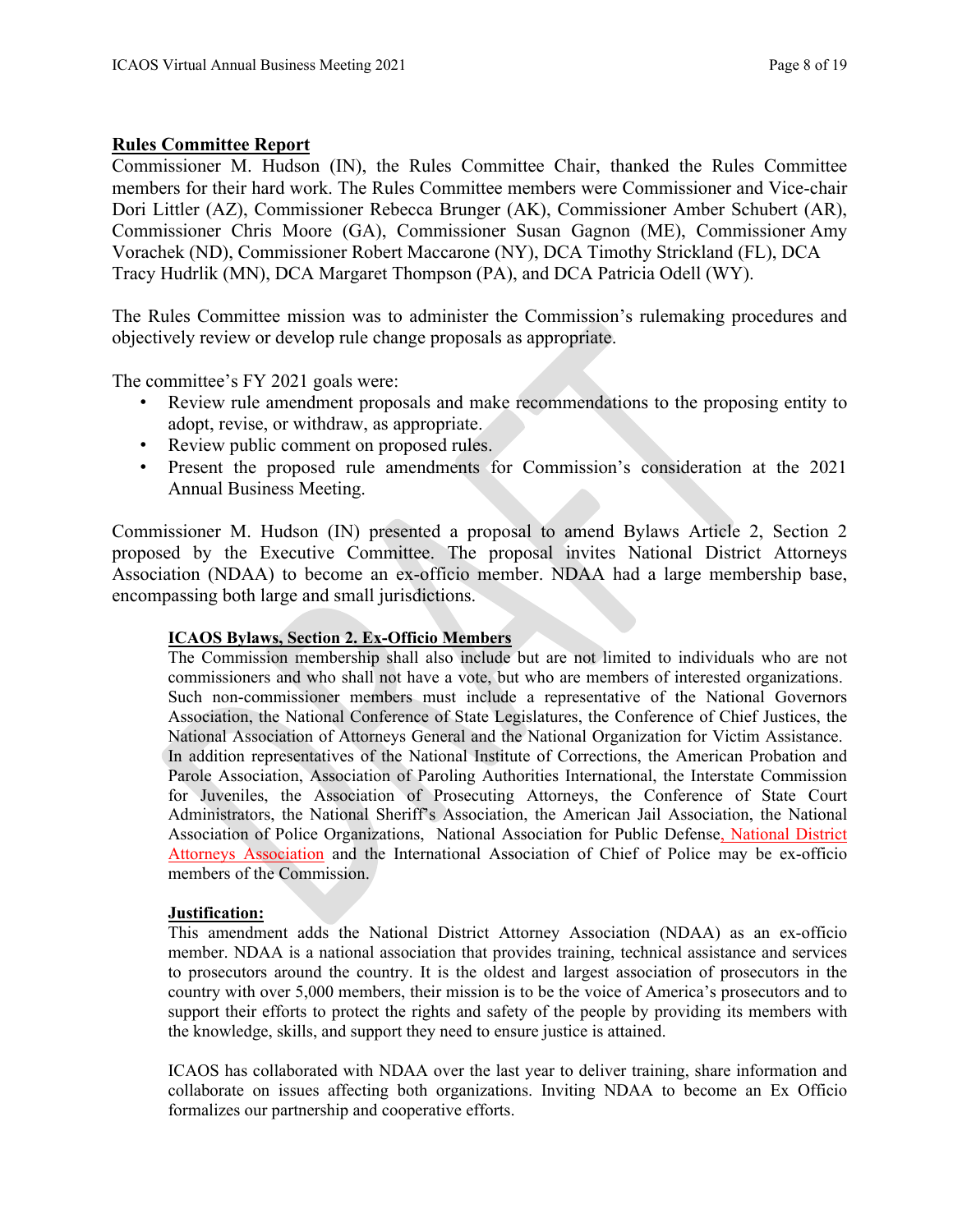**Effective date:** September 29, 2021

**Commissioner D. Littler (AZ) moved to amend Bylaws Article 2, Section 2 by adding the National District Attorney Association as an ex-officio member. Commissioner S. Reinhardt-Stewart (NE) seconded.** 

## **Motion carried by vote 48 to 0.**

Commissioner M. Hudson (IN) presented a proposal to amend Rule 1.101 Definition of Resident proposed by the Rules Committee. She stated that the committee clarified and made changes to the existing rule as it was overly restrictive. The committee added 'continuously and immediately' to section 1 clarifying the trigger for when the 1-year timeframe for qualification for a resident starts.

## **Rule 1.101 Definitions**

**"Resident"** means a person who—

- 1. has resided in a state for at least 1 year continuously and immediately prior to either the supervision start date or sentence date for the original offense for which transfer is being requested has continuously inhabited a state for at least 1 year prior to the commission of the offense for which the offender is under supervision; and
- 2. intends that such state shall be the person's principal place of residence.; and
- 3. has not, unless incarcerated or under active military orders deployment, remained in another state or states for a continuous period of 6 months or more with the intent to establish a new principal place of residence.

### **Justification:**

The current definition of resident in Rule 1.101 is overly restrictive and does not address the circumstances of individuals who have resided in a receiving state for an extended time, especially between commission of the offense and placement on supervision. Moreover, the current definition makes it particularly challenging for the sending state to provide proper documentation to support residency in such circumstances. The misapplication and limitations of the current definition often result in unnecessary delays or denials of the transfer request because the individual does not meet the current criteria of "resident", despite having a valid plan of supervision in the receiving state. This proposal maintains the protections provided to the receiving state under the existing "resident" rule, while recognizing individuals who have established themselves with the requisite supports in the receiving state. Lastly, this proposal ensures that the request for transfer under the qualifying reason remains tied to the commission of the offense for which the offender is placed under supervision.

### **Effect on other rules, advisory opinions or dispute resolutions**:

Benchbook updates required. Possible AO footnotes/changes needed.

### **ICOTS impact**:

Cost: \$1,020

# **Effective date**:

April 1, 2022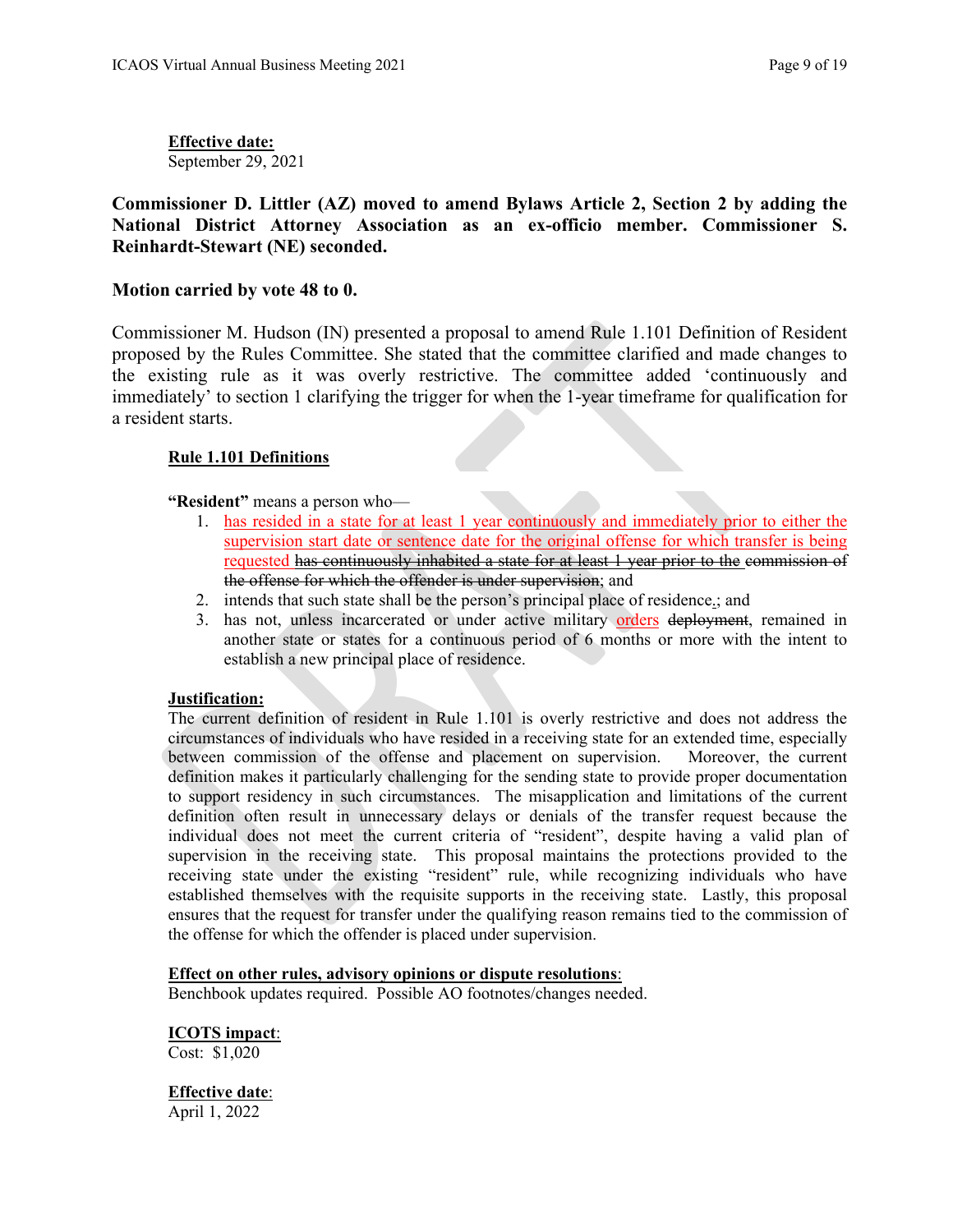# **Commissioner D. Littler (AZ) moved to approve amendment to Rule 1.101 Definition of 'Resident' and related ICOTS impact. Commissioner D. Skiles (WV) seconded.**

## **Motion carried by vote 49 to 0.**

Commissioner M. Hudson (IN) presented a proposal to amend Rule 5.108 Probable Cause Hearing in the Receiving State proposed by the Midwest Region for the Commission's consideration. The proposal clarified that probable cause must be established prior to retaking on a violation that is revokable in the receiving state.

## **Rule 5.108 – Probable cause hearing in receiving state**

(a) An offender subject to retaking that may result in a revocation shall be afforded the opportunity for a probable cause hearing before a neutral and detached hearing officer in or reasonably near the place where the alleged violation occurred.

(b) No waiver of a probable cause hearing shall be accepted unless accompanied by an admission by the offender to 1 or more violations of the conditions of supervision that would result in the pursuance of revocation of supervision in the receiving state and require retaking.

(c) A copy of a judgment of conviction regarding the conviction of a new criminal offense by the offender shall be deemed conclusive proof that an offender may be retaken by a sending state without the need for further proceedings.

(d) The offender shall be entitled to the following rights at the probable cause hearing:

- 1. Written notice of the alleged violation(s);
- 2. Disclosure of non–privileged or non–confidential evidence regarding the alleged violation(s);
- 3. The opportunity to be heard in person and to present witnesses and documentary evidence relevant to the alleged violation(s);
- 4. The opportunity to confront and cross–examine adverse witnesses, unless the hearing officer determines that a risk of harm to a witness exists.

(e) The receiving state shall prepare and submit to the sending state a written report within 10 business days of the hearing that identifies the time, date and location of the hearing; lists the parties present at the hearing; and includes a clear and concise summary of the testimony taken and the evidence relied upon in rendering the decision. Any evidence or record generated during a probable cause hearing shall be forwarded to the sending state.

(f) If the hearing officer determines that there is probable cause to believe that the offender has committed the alleged violations of conditions of supervision that would result in the pursuance of revocation of supervision, the receiving state shall hold the offender in custody, and the sending state shall, within 15 business days of receipt of the hearing officer's report, notify the receiving state of the decision to retake or other action to be taken.

(g) If probable cause is not established, the receiving state shall:

- 1. Continue supervision if the offender is not in custody.
- 2. Notify the sending state to vacate the warrant, and continue supervision upon release if the offender is in custody on the sending state's warrant.
- 3. Vacate the receiving state's warrant and release the offender back to supervision within 24 hours of the hearing if the offender is in custody.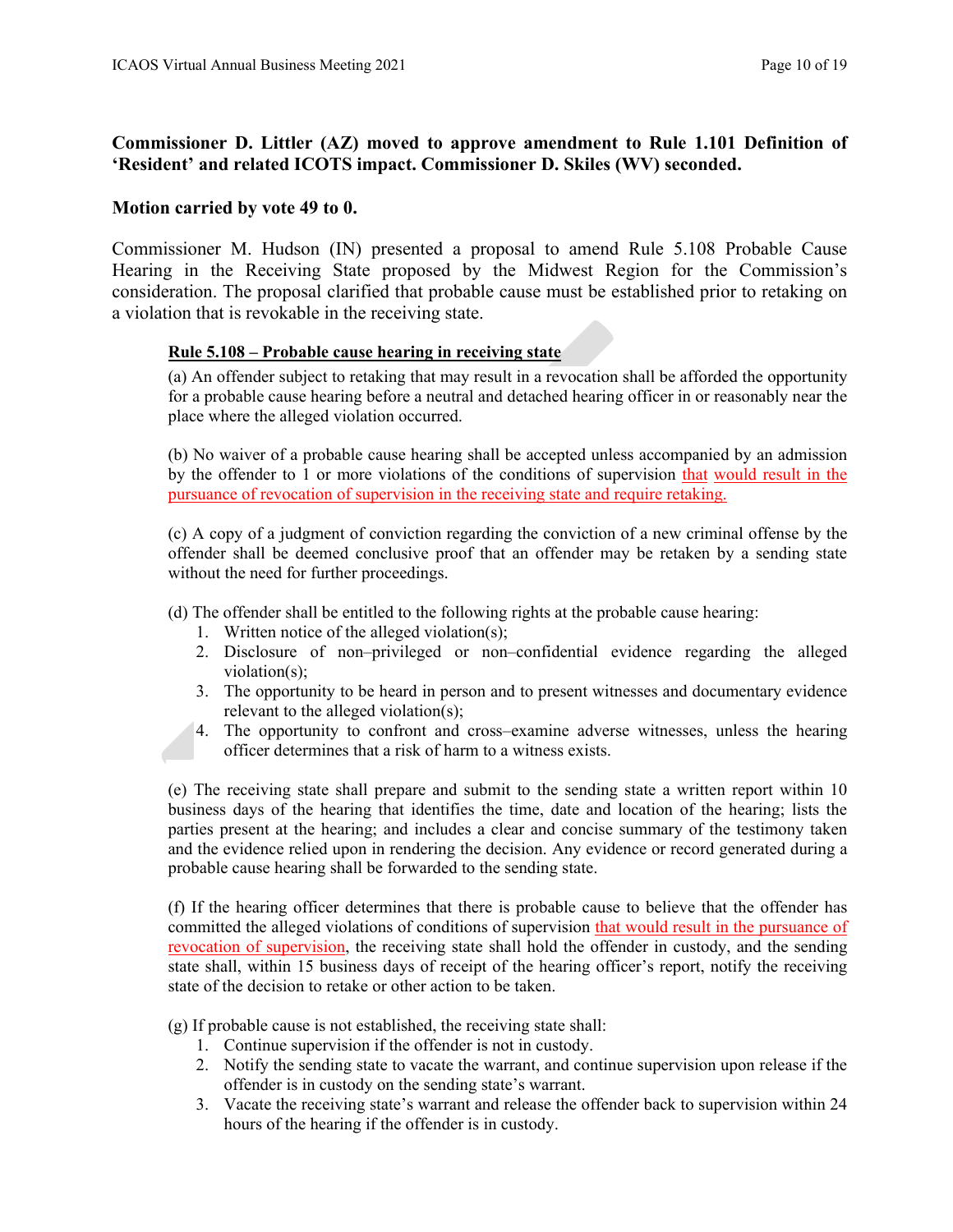#### **Justification:**

Added language to this rule would align it more with both ICAOS Bench Book and ICAOS training of this rule. In 2016 this rule was amended to remove language as the commission no longer used the term "significant" in referring to violations resulting in revocation in order to be consistent with the supervision of probationers and parolees in the receiving state. The intent was to create a single standard of supervision in the respective states by eliminating the three significant violations. However, by removing the word significant it leaves open interpretation that any admission of any violation could result in the requirement for retaking. For example, a receiving state may report a combination of violations including major violations such as violence or prohibited contact, in addition to a minor violation of failing to report. Should the offender only admit guilt to the failing to report, many could and do interpret that to create a mandatory retaking situation. In discussion of this amendment, multiple states reported this occurring multiple times. In this situation, it would then require the sending state to request further action from the sending or be forced to conduct a probable cause hearing in the sending state, foregoing rights such as the opportunity to confront witnesses, and have the hearing near the location of the violation.

This is in accordance with the ICAOS Bench Book 4.7.3.3 Probable Cause Waiver, where it states that the effect of waiving the probable cause hearing is "in effect, an admission that they have committed an offense of sufficient gravity as to justify revocation…". Also that "by waiving the hearing, the offender is implicitly admitting that their actions could justify revocation of supervised release". It is important to clarify that the intent of the rule is that the offender must admit guilt to a violation that would result in revocation.

In accordance with ICAOS Bench Book 4.7.3.2.2 Probable Cause Hearing Report it discusses that the purpose of Rule 5.103 – Offender behavior requiring retaking is "that officials in the receiving state must show through documentation that the offender has engaged in behavior requiring retaking. Therefore, by adding language to both (a) and (f) it supports that the waiver or evidence of a violation that would result in revocation, be supplied to the sending state.

### **Effect on other rules, advisory opinions or dispute resolutions**:

Consistent with ICAOS Benchbook and Hearing Officer Guide on Rule 5.108.

**ICOTS impact**: None.

**Effective date**: April 1, 2022

## **Commissioner J. Adger (SC) moved to approve amendments to Rule 5.108 (b) and (f) as proposed. Commissioner D. Littler (AZ) seconded.**

### **Motion carried by vote 48 to 1.**

Commissioner M. Hudson (IN) presented the warrant timeframe proposal package proposed by the Rules Committee for the Commission's consideration. The package expanded the timeframe for issuing compact compliant warrants to a standard 15-business day, when an offender fails to arrive or return as instructed or is subject to retaking.

### **[Warrant Timeframe Amendments-Rules 2.110, 4.111, 5.101, 5.102, 5.103 & 5.103-1](https://support.interstatecompact.org/hc/en-us/community/posts/1500000511041-2021-Warrant-Timeframe-Amendments-to-Rules-2-110-4-111-5-101-5-102-5-103-5-103-1-Rules-Committee-)**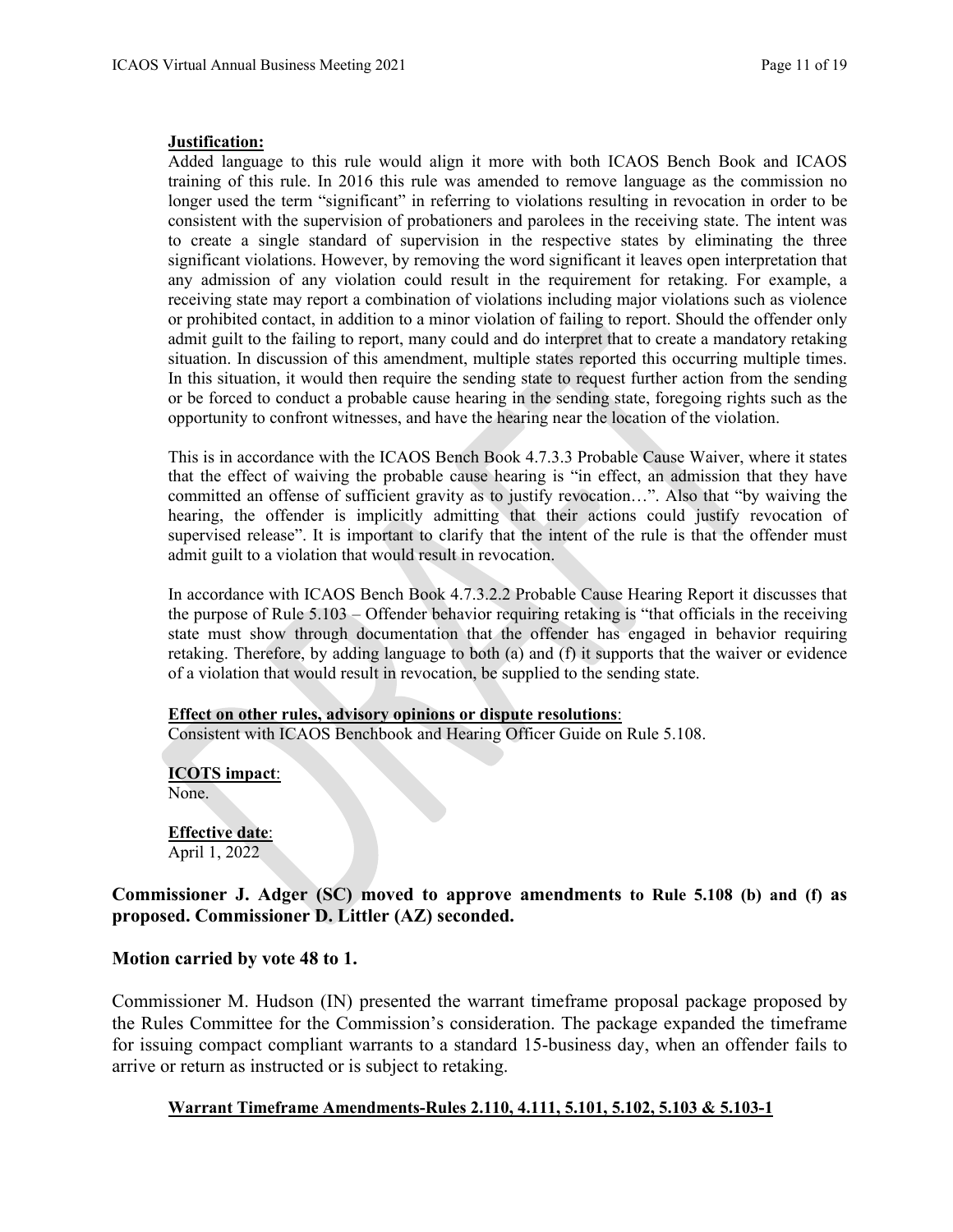### **Summary & Justification:**

The following rules package includes amendments to six (6) rules (2.110, 4.111, 5.101, 5.102, 5.103 & 5.103-1) expanding the timeframe for issuing compact compliant warrants to a standard 15 business days when an offender fails to arrive/return as instructed or is subject to retaking. In addition, this proposal includes a proposed ICOTS enhancement to create new managed processes for tracking warrants for compact offenders enhancing the Commission's efforts and goals to provide effective tracking and communication.

This package is thought to improve stakeholder training efforts (due to confusion over various timeframes in current rules) while ensuring the timeframe supports public safety and efficient actions for managing offender movement as required in each state's compact statute.

#### **Rule 2.110 Transfer of offenders under this compact**

- (a) No state shall permit an offender who is eligible for transfer under this compact to relocate to another state except as provided by the Compact and these rules.
- (b) An offender who is not eligible for transfer under this Compact is not subject to these rules and remains subject to the laws and regulations of the state responsible for the offender's supervision.
- (c) Upon violation of section (a), the sending state shall direct the offender to return to the sending state within 15 business days of receiving such notice. If the offender does not return to the sending state as ordered, the sending state shall issue a warrant that is effective in all compact member states, without limitation as to specific geographic area, no later than  $\frac{10}{15}$  business days following the offender's failure to appear in the sending state.

### **4.111 Offenders returning to the sending state**

- (a) For an offender returning to the sending state, the receiving state shall request reporting instructions, unless the offender is under active criminal investigation or is charged with a subsequent felony or violent crime in the receiving state. The receiving state shall provide the sending state with the reason(s) for the offender's return. The offender shall remain in the receiving state until receipt of reporting instructions.
- (b) If the receiving state rejects the transfer request for an offender who has arrived in the receiving state with approved reporting instructions under Rules 3.101-1, 3.101-3, 3.103 or 3.106, the receiving state shall, upon submitting notice of rejection, submit a request for return reporting instructions within 7 business days, unless 3.104 (b) or (c) applies or if the location of the offender is unknown, conduct activities pursuant to Rule 4.109-2.
- (c) Except as provided in subsection (e), the sending state shall grant the request no later than 2 business days following receipt of the request for reporting instructions from the receiving state. The instructions shall direct the offender to return to the sending state within 15 business days from the date the request was received.
- (d) The receiving state shall provide the offender reporting instructions and determine the offender's intended departure date. If unable to locate the offender to provide the reporting instructions, the receiving state shall conduct activities pursuant to Rule 4.109-2.
- (e) The receiving state retains authority to supervise the offender until the offender's directed departure date or issuance of the sending state's warrant. Upon departing, the receiving state shall notify the sending state as required in Rule 4.105 (a) and submit a case closure as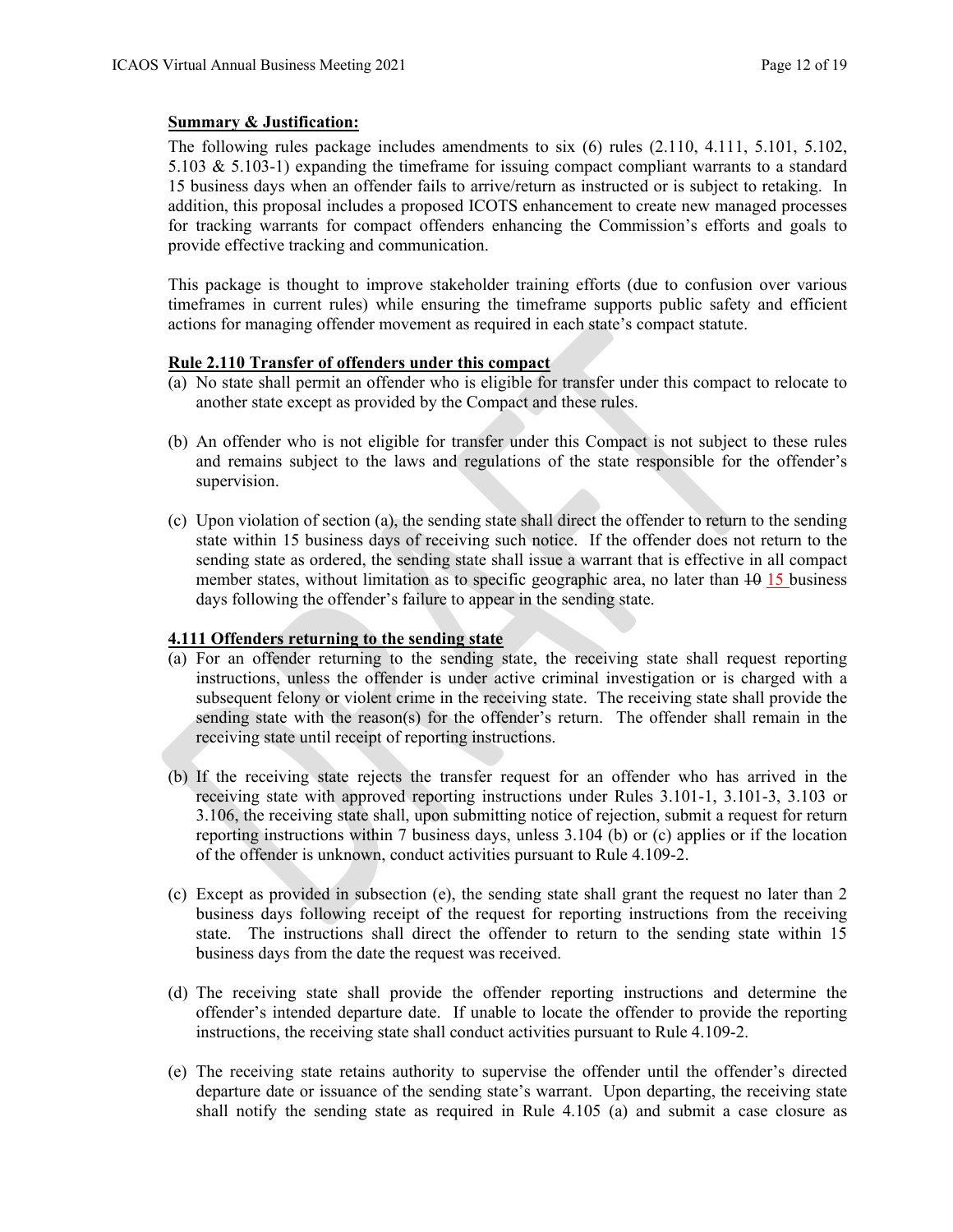required by Rule 4.112 (a)(5). The sending state shall notify the receiving state of the offender's arrival or failure to arrive as required by Rule 4.105 (b) prior to validating the case closure notice.

(f) If the offender does not return to the sending state as ordered, the sending state shall issue a warrant no later than  $\frac{10}{15}$  business days following the offender's failure to appear in the sending state.

#### **Rule 5.101 Discretionary retaking by the sending state**

- (a) Except as required in Rules 5.101-1, 5.102, 5.103 and 5.103-1 at its sole discretion, a sending state may order the return of an offender. The sending state must notify the receiving state within 15 business days of their issuance of the directive to the offender to return. The receiving state shall request return reporting instructions under Rule 4.111. If the offender does not return to the sending state as ordered, then the sending state shall issue a warrant no later than 30 calendar 15 business days following the offender's failure to appear in the sending state.
- (b) Except as required in Rules  $5.101-1$ ,  $5.102$ ,  $5.103$  and  $5.103-1$  at its sole discretion, a sending state may retake an offender via warrant. The sending state must notify the receiving state within 15 business days of the issuance of their warrant. The receiving state shall assist with the apprehension of the offender and shall notify the sending state once the offender is in custody on the sending state's warrant.

#### **Rule 5.102 Mandatory retaking for a new felony or new violent crime conviction**

- (a) Upon a request from the receiving state, a sending state shall retake an offender from the receiving state or a subsequent receiving state after the offender's conviction for a new felony offense or new violent crime and:
	- (1) completion of a term of incarceration for that conviction; or
	- (2) placement under supervision for that felony or violent crime offense.
- (b) When a sending state is required to retake an offender, the sending state shall issue a warrant no later than 15 business days and, upon apprehension of the offender, file a detainer with the holding facility where the offender is in custody.

### **Rule 5.103 Offender behavior requiring retaking**

- (a) Upon a request by the receiving state and documentation that the offender's behavior requires retaking, a sending state shall issue a warrant to retake or order the return of an offender from the receiving state or a subsequent receiving state within 15 business days of the receipt of the violation report.
- (b) If the offender is ordered to return in lieu of retaking, the receiving state shall request reporting instructions per Rule 4.111 within 7 business days following the receipt of the violation report response.
- (c) The receiving state retains authority to supervise until the offender's directed departure date. If the offender does not return to the sending state as ordered, then the sending state shall issue a warrant, no later than  $\frac{10}{15}$  business days following the offender's failure to appear in the sending state.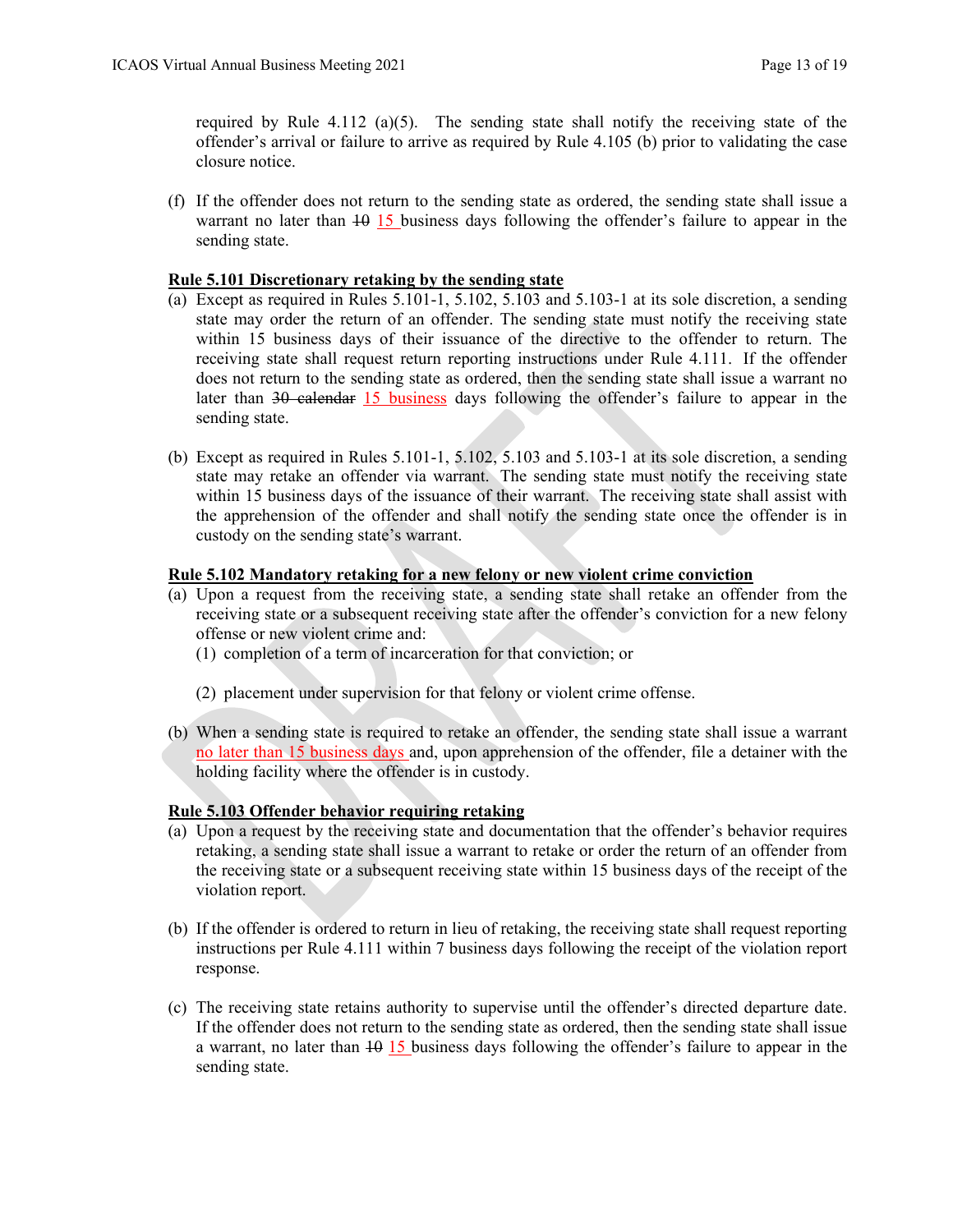(d) If the sending state issues a warrant under subsection (c) of this rule, the receiving state shall attempt to apprehend the offender on the sending state's warrant and provide notification to the sending state. If the receiving state is unable to locate the offender to affect the apprehension, the receiving state shall follow Rule 4.109-2 (a) and (b).

## **Rule 5.103-1 Mandatory retaking for offenders who abscond**

- (a) Upon Within 15 business days of receipt of an absconder violation report and case closure, the sending state shall issue a warrant and, upon apprehension of the offender, file a detainer with the holding facility where the offender is in custody.
- (b) If an offender who has absconded is apprehended on a sending state's warrant within the jurisdiction of the receiving state that issued the violation report and case closure, the receiving state shall, upon request by the sending state, conduct a probable cause hearing as provided in Rule 5.108 (d) and (e) unless waived as provided in Rule 5.108 (b).
- (c) Upon a finding of probable cause, the sending state shall retake the offender from the receiving state.
- (d) If probable cause is not established, the receiving state shall resume supervision upon the request of the sending state.
- (e) The sending state shall keep its warrant and detainer in place until the offender is retaken pursuant to paragraph (c) or supervision is resumed pursuant to paragraph (d).

## **Effect on other rules, advisory opinions or dispute resolutions**:

Possible footnote to **[Advisory Opinion 3-2012.](https://www.interstatecompact.org/advisory-opinions/3-2012)**

### **ICOTS impact**:

A separate ICOTS Enhancement to create a compliance measuring tool for warrant issuance will be proposed at the Annual Business Meeting as a separate vote. Review the functional specifications for this enhancement.

## **Effective date**:

April 1, 2022

Commissioner D. Littler (AZ) spoke in favor of the proposal package. She noted that adopting the standard timeframes for compact compliant warrants would be beneficial with judicial training resulting in better compliance.

Commissioner G. Viera Rosa (CA) opposed the proposed changes to the rules. He stated that even though California agreed with the concept of the package, his state was not prepared to implement the changes and would end up being out of compliance.

Commissioner R. Maccarone (NY) stated that New York State had already implemented these changes. They learned during their implementation process that it was important to distinguish interstate warrants from the other warrants. Judges want to ensure due process related to normal warrants; but, in Interstate Compact, the due diligence had already been managed by the receiving state. He added that 15 business days translated to 22 calendar days.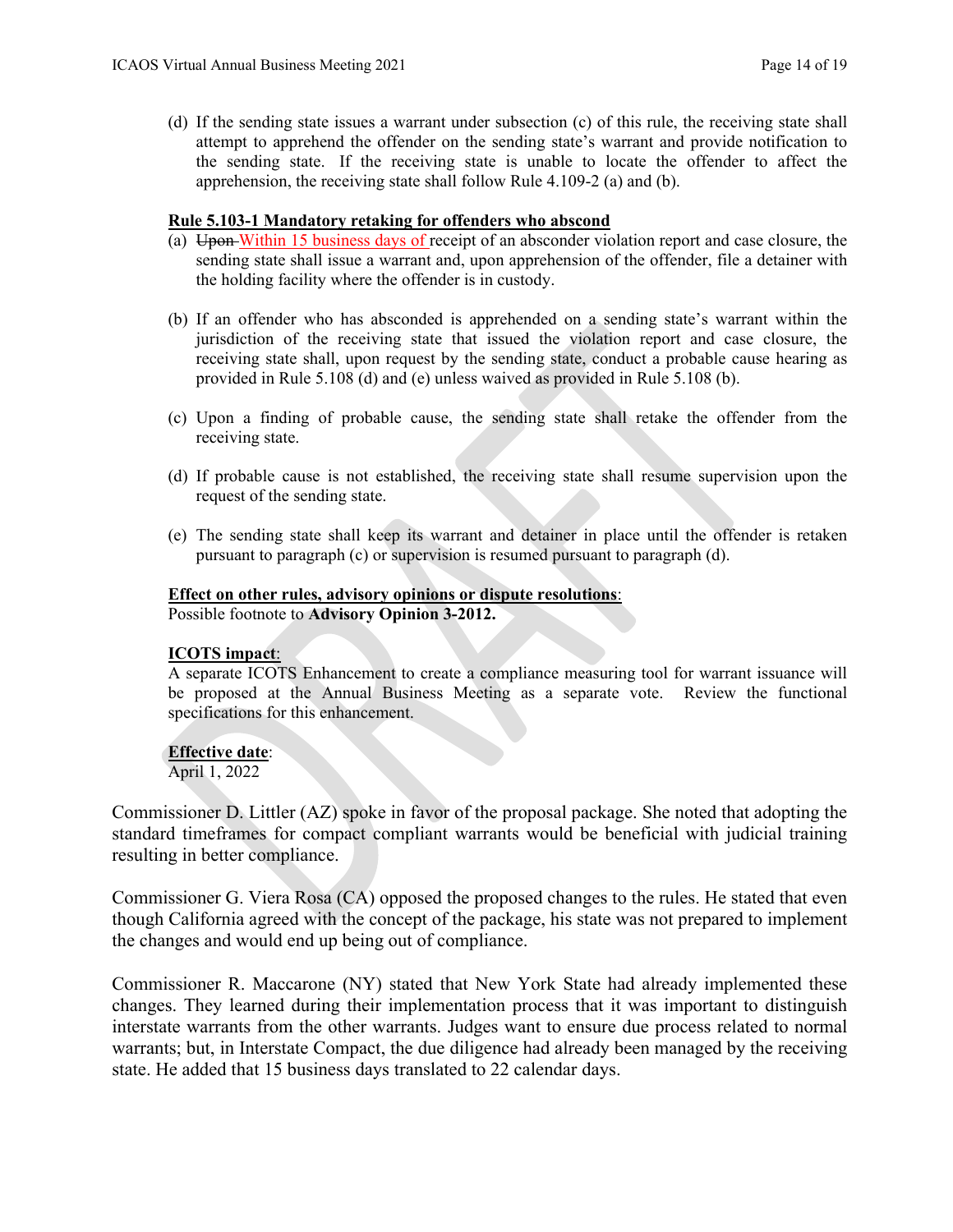Commissioner R. Maccarone (NY) stated that this was the most important rule proposal the Commission had to vote on in the last few years. He reminded the Commission that the Compact was about public safety and victims' safety. He urged the Commission to vote for this package.

Commissioner D. Gutierrez (TX) stated that even though the proposal brings value to Compact operations, Texas would vote against the proposal. He expressed his concerns that Texas would not be able to meet the proposed 15-day timeframe due to its size, geographical diversity, and decentralized structure of the Compact Office. He urged to postpone the vote for a later time when the Commission was ready to adhere to the new standards and was not impacted by the pandemic.

**Commissioner D. Littler (AZ) moved to approve the amendments to Rules 2.110, 4.111, 5.101, 5.102, 5.103 & 5.103-1, expanding the timeframe for issuing compact compliant warrants to a standard 15 business days when an offender fails to arrive/return as instructed or is subject to retaking. Commissioner R. Maccarone (NY) seconded.**

# **Motion carried by vote 40 to 9.**

Commissioner M. Hudson (IN) reminded the Commission that the Rules Committee would provide assistance to states with implementation challenges.

# **Commissioner D. Littler (AZ) moved to accept the Rules Committee report as presented. Commissioner R. Maccarone (NY) seconded. Motion carried.**

# **Information Technology Report**

Commissioner C. Moore (GA), the Information Technology Committee Chair, thanked the national office staff and the Information Technology Committee members for their service: Commissioner Sally Kreamer (IA), Commissioner Steve Turner (KY), Commissioner Dan Blanchard (UT), Commissioner Mac Pevey (WA), Commissioner Joselyn López (WI), DCA Natalie Latulippe (CT), DCA Matthew Billinger (KS), and DCA Alyssa Miller (ND).

Commissioner C. Moore (GA) listed the committee's goals for FY 2022:

- Implement ICOTS changes prior to the effective date of any rule changes.
- Provide guidance on future ICOTS enhancements.
- Continue to explore options to expand and enhance data sharing opportunities with federal and local criminal justice agencies.
- Continue to pursue value enhancing data export of ICOTS offender and case information with state agencies.
- Continue to work on the NCIC initiative to improve the Wanted Person File related to IC warrants and bond information for retaking purposes.

In FY 2021, the committee reviewed and approved six ICOTS enhancement proposals with the total cost of \$38,820. Among these proposals were *Email Notification Changes, New Compact Action Request Specialization, New Addendum to Violation Report* to no longer require retaking. The enhancements were released on April 28, 2021.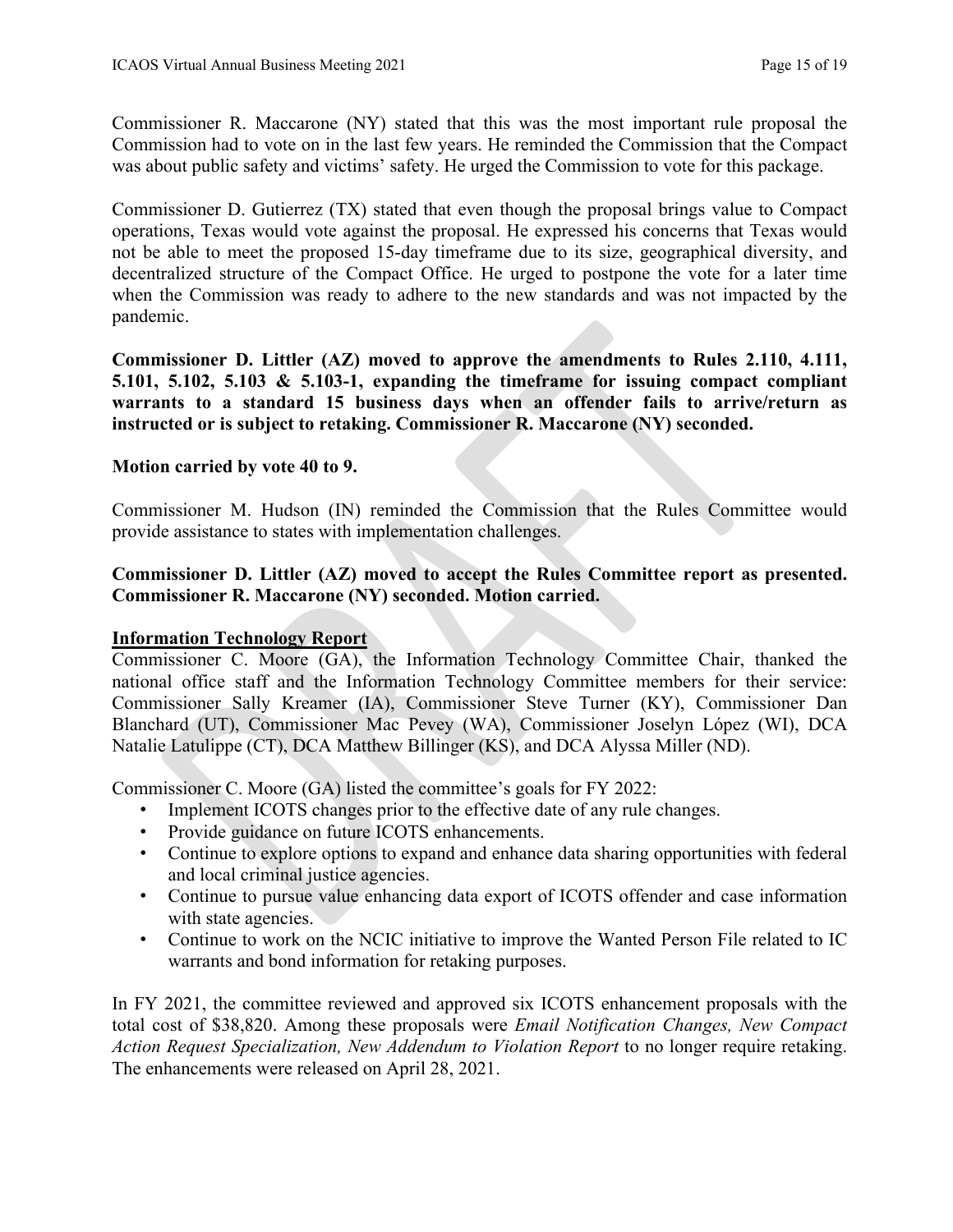Commissioner C. Moore (GA) stated that the Technology Committee proposed ICOTS enhancement to create warrant tracking process that consisted of two parts:

- 1. Warrant Status Bundle. Cost \$56,565.
	- a. Special status Warrant Status: \$36,525
	- b. New warrant status email notifications: \$16,500
	- c. Warrant Status data fields to data export: \$3,540
- 2. New Discretionary Retaking activity. Cost \$38,625.

After comprehensive discussion, the Technology Committee decided to present the warrant tracking enhancements as separate votes and recommend the Commission approve the warrant tracking bundle at a cost of \$56,565. The committee remained neutral on prioritizing the new discretionary retaking at a cost of \$38,625.

### **Create ICOTS Processes to Track Warrant Status and New Activity for Discretionary Retaking proposed by the Rules & Technology Committees**

### **Users Impacted:**

PO (Field User), Supervisor, Compact Office

### **Statement of Need:**

In November 2020, the ICAOS Rules Committee formally recommended an ICOTS enhancement to create new managed warrant tracking process for compact offenders. This recommendation aimed to provide an effective tracking, communication, and measurable compliance tool.

Importantly, there will also be proposed rule amendments related to warrants. However, the ICOTS enhancement will be considered as a separate vote at the 2021 ABM.

*'Warrant' – means a written order of the court or authorities of a sending or receiving state or other body of competent jurisdiction which is made on behalf of the state, or United States, issued pursuant to statute and/or rule and which commands law enforcement to arrest an offender. The warrant shall be entered in the National Crime Information Center (NCIC) Wanted Person File with a nationwide pick-up radius with no bond amount set.*

The Technology Committee approved functional specifications for a new 'warrant status,' initiated by retaking or failure to report and new activity for 'Discretionary Retaking.' The Technology Committee recommended three components to this enhancement proposal:

- 1. New Warrant Status for ICOTS records: User entered data related to compact compliant warrants.
- 2. New email notifications managing the Warrant Status information based on triggers (Failure to Arrive, Disc Retaking, Mandatory Retaking, updates to Warrant Status information)
	- a. Warrant Status Needed-when no warrant record exists and/or data fields for 'Issuing authority' and 'NCIC verification date' are NULL
	- b. Warrant Status Updated-when any data is added to a warrant record
- 3. New managed activity for Discretionary Retaking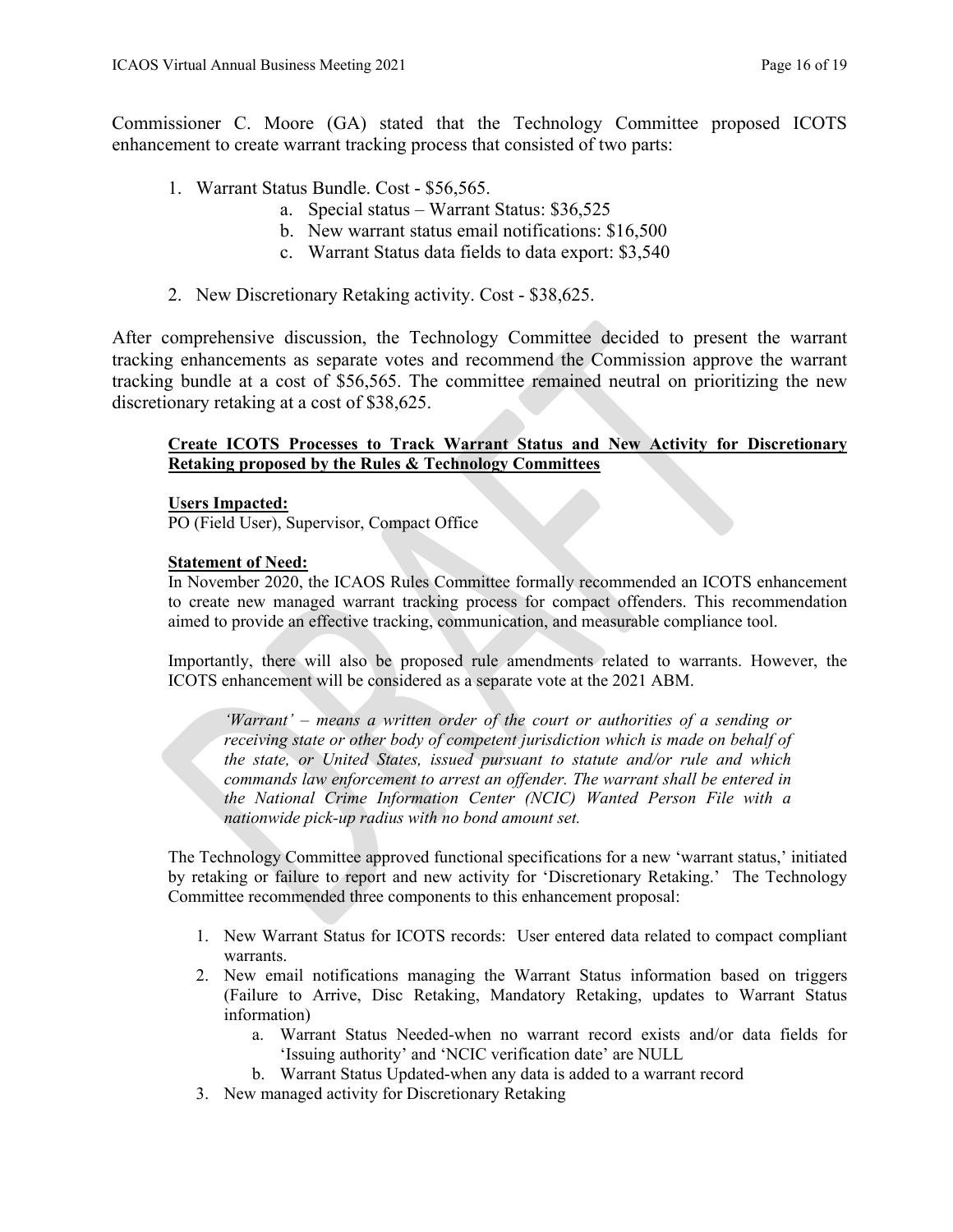## **Current Practices:**

States continue to face significant challenges identified in the FY2020 Warrant Audit. Reported delays (primarily probation cases) result from multi-step processes involving various stakeholders and a lack of consistent or identified tracking efforts. Moreover, although the ICOTS Dashboards provide data on cases where a warrant is required, (e.g., failure to arrive, warrant issued/requested) tracking warrants and warrant compliance is accomplished outside of ICOTS.

## **Justification of Enhancement Priority:**

The need to track warrants in ICOTS, although discussed in prior years, was a focal point in the FY2020 Warrant Audit. That audit asked states to provide data on randomly selected absconder cases. Data gathered in the audit had flaws due to inconsistent self-reporting. Further, 21 percent of cases were unsuitable for audit.

Provision of warrant-related tracking data in ICOTS would enhance public safety, compliance measurement, and reporting capacity as defined by Compact goals.

# **Commissioner A. Godfrey (MN) moved to approve the ICOTS enhancement on warrant tracking bundle at a cost of \$56, 565. Commissioner K. Ransom (OH) seconded.**

**Motion carried by vote 48 to one.**

**Commissioner J. Adger (SC) moved to approve the ICOTS enhancement on the new discretionary retaking at a cost of \$38, 625. Commissioner S. Kempker (IA) seconded.** 

## **Motion carried by vote 45 to 3 with 1 abstaining from the vote.**

Commissioner C. Moore (GA) stated that the enhancements would go into production on or before April 1, 2022.

# **Commissioner R. Maccarone (NY) moved to accept the Information Technology Committee Report as presented. Commissioner S. Gagnon (ME) seconded. Motion carried.**

Chair J. Stromberg (OR) thanked the committee chairs for their hard work in achieving their goals despite the difficult year. He reminded the commission members that they could find written reports from each committee and region in the Annual Business Meeting's docket book.

Chair J. Stromberg (OR) informed the states that the Commission was pursuing some exciting projects. The findings will be presented at the Commission's 20<sup>th</sup> anniversary at the 2022 ABM in New York City, NY.

*Justice Reinvestment Initiative – Warrant notifications:* Motivated by continuing warrant-centric discussions, the ICAOS National Office has partnered with the National Consortium for Justice Information and Statistics (SEARCH) and the Interstate Commission for Juveniles (ICJ) on a grant from the Department of Justice. The project creates a subscription service for warrant notifications to help compact offices, supervisors, and field officers meet their obligations. States who subscribe to the service automatically receive a notification when: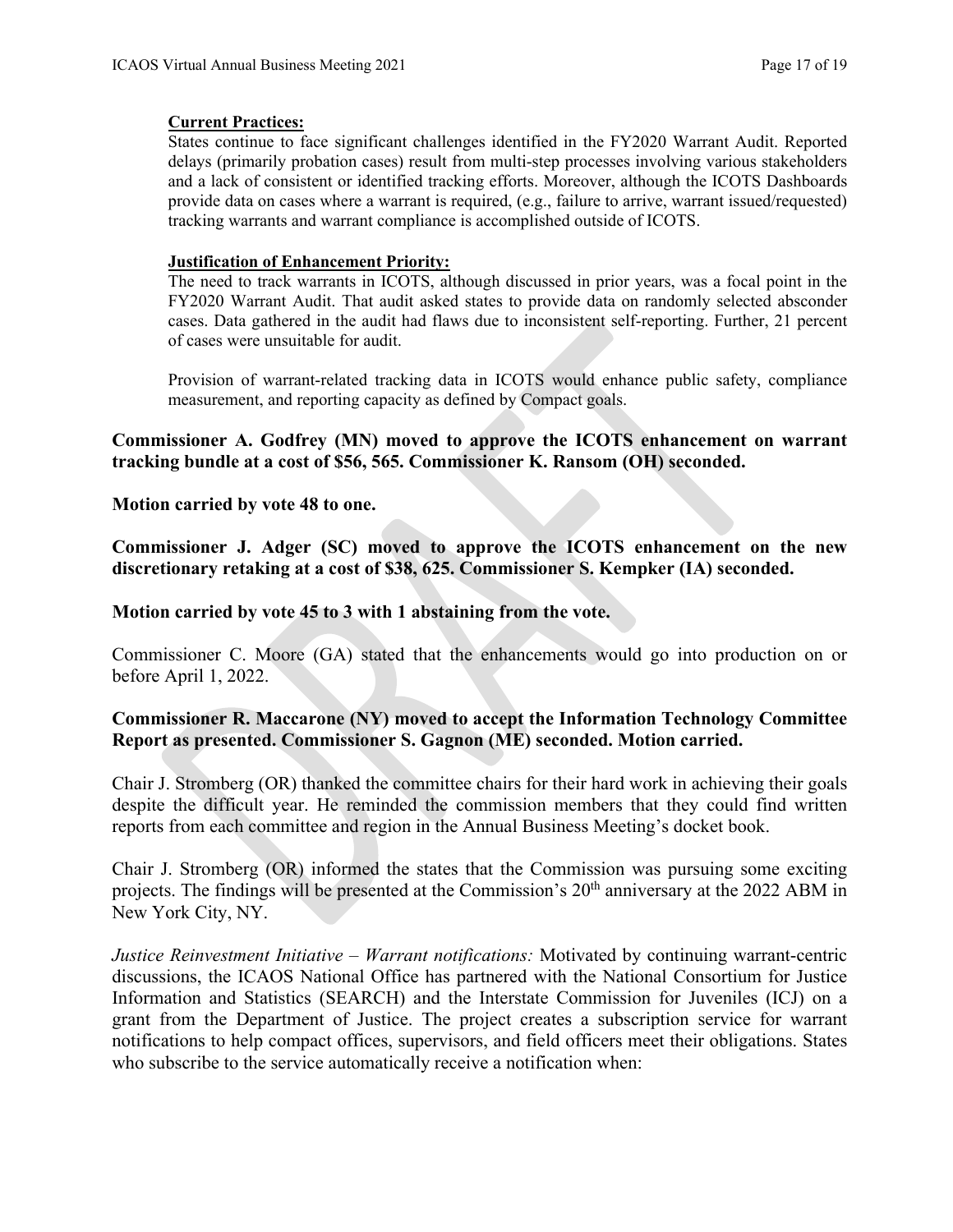- 1. A warrant is issued and forwarded to the NCIC Wanted Persons File, and a warrant is issued by 16 states that maintain state warrant systems, and
- 2. When a transferred offender has a serious encounter with law enforcement that prompts a wants and warrants check by a law enforcement official.

While this project is still in its initial development phase, the national office will share more in the coming year about how states may take part in this project.

*Compact Study:* Since the Compact passed in 2002, no formal study has been conducted to evaluate aspects relevant to how the interstate compact is meeting its mission and purpose. The Commission's objectives include tracking the location of offenders, transferring supervision in an orderly and efficient manner, and returning offenders when necessary. Each of those objectives has a broader aim of promoting public safety, protecting victims, and supporting offender accountability through tracking, supervision, and rehabilitation.

The Executive Committee sought to analyze the Commission's efforts to meet these stated objectives. To perform an independent Commission-wide evaluation, the Committee engaged the University of Cincinnati Corrections Institute (UCCI). The evaluation itself will include an analysis of ICOTS data, survey responses from ICOTS supervising officers, and interviews with supervision officers as well as justice involved individuals.

*Compact Documentary:* Last year, the ICAOS National Office engaged the National Institute of Corrections (NIC) for a documentary project following offenders going through the interstate compact transfer process. NIC agreed to fund the production for a 60-minute documentary.

The documentary features adults on parole or probation as they navigate the interstate transfer process, giving the audience a glimpse into their challenges and hopes of reuniting with families or returning to their states of residence. The filmmaker intends to show the interplay between ICAOS and NIC and how these organizations perform important roles in the American judicial system. Additional topics include a historical primer and an examination of the pivotal 2002 milestone told through the lens of firsthand subject matter experts. Through this expansive effort, the documentary will create a testament and lasting appreciation of the Commission and its role in public safety and offender success.

The Commission viewed a trailer for the Compact documentary.

## **Award Presentations**

*Executive Chair Award* presented to Commissioner R. Cohen (NM). An active and supportive leader, Roberta maintains focus on the compact's goals and its primary mission of ensuring public safety.

*Executive Director Award* presented to DCA T. Hudrlik (MN). DCA Hudrlik's service exceeds the bounds of her state responsibilities. Her steady daily administration of Compact responsibilities and her passionate support of the Compact's mission are greatly appreciated and valued.